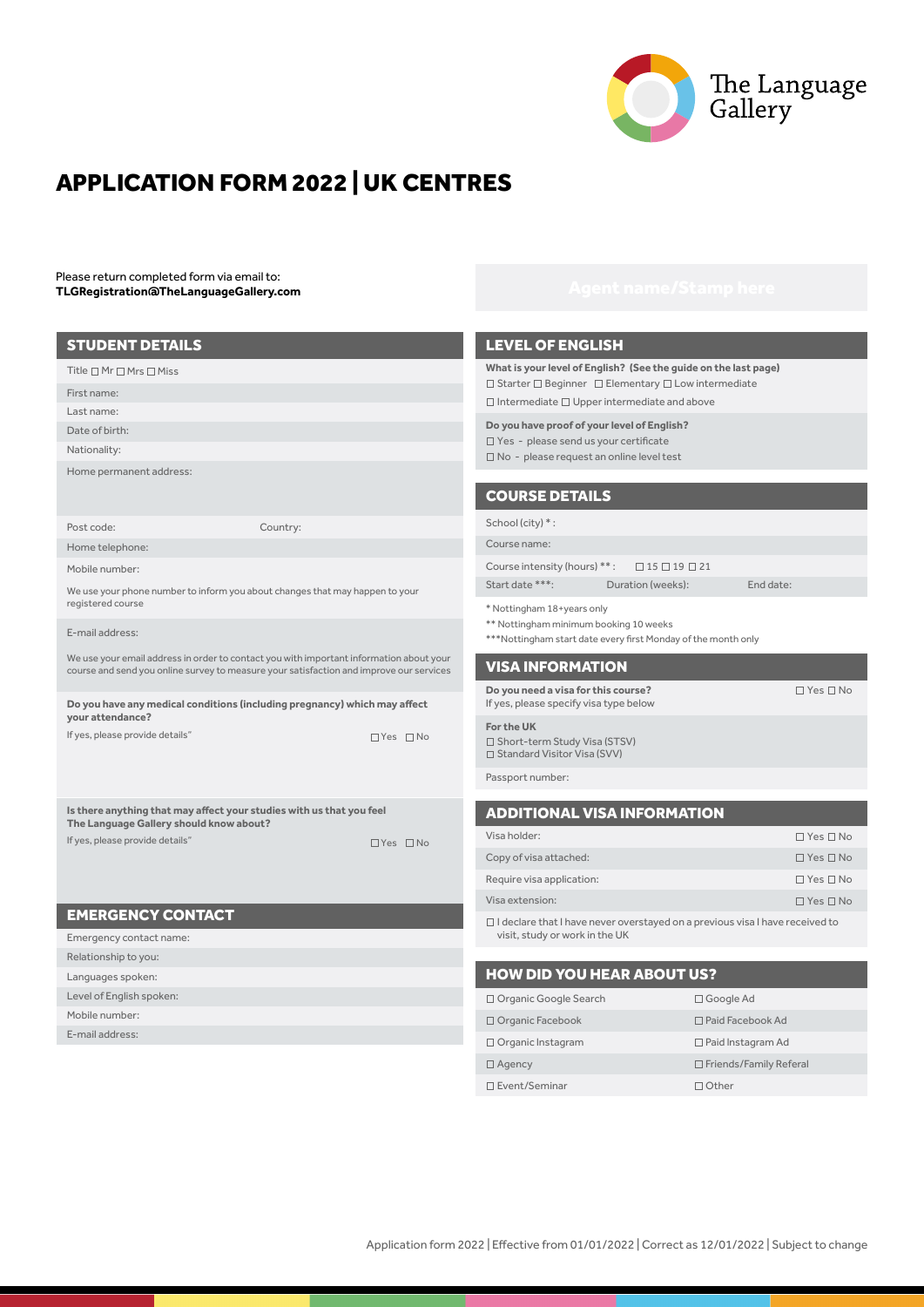# **ACCOMMODATION**

| Accommodation required: $\Box$ Yes $\Box$ No (Please choose from the options below, and indicate your first and second choices in the boxes provided) |                 |                         |  |
|-------------------------------------------------------------------------------------------------------------------------------------------------------|-----------------|-------------------------|--|
| Check in date:                                                                                                                                        | Check out date: | Placement fee: GBP £70  |  |
| Do you have special requests: $\square$ Yes $\square$ No                                                                                              |                 | If yes, please specify: |  |

Allergies: □ Yes □ No

If yes, please specify:

If yes, please specify:

If having meals: Do you require a special diet?  $\Box$  Yes  $\Box$  No All accommodation options are subject to availability.

# LONDON

| Accommodation<br>type | Catering                                     | Occupancy                                                         |                                        |
|-----------------------|----------------------------------------------|-------------------------------------------------------------------|----------------------------------------|
|                       | Self catering<br>Bed & Breakfast<br>Homestay | $\Box$ Single (zone 2)                                            | $\Box$ Single (zone 3-4)               |
|                       |                                              | $\Box$ Twin (zone 2)                                              | $\Box$ Twin (zone 3-4)                 |
|                       |                                              | $\Box$ Single (zone 2)                                            | $\Box$ Single (zone 3-4)               |
|                       |                                              | $\Box$ Twin (zone 2)                                              | $\Box$ Twin (zone 3-4)                 |
|                       | Half board                                   | $\Box$ Single (zone 2)                                            | $\Box$ Single (zone 3-4)               |
|                       |                                              | $\Box$ Twin (zone 2)                                              | $\Box$ Twin (zone 3-4)                 |
|                       | Self catering                                | $\Box$ Single ensuite (zone 2)                                    | $\Box$ Single shared bathroom (zone 3) |
| House Share           |                                              | $\Box$ Single shared bathroom (zone 2)                            | $\Box$ Twin (zone 3)                   |
|                       |                                              | $\Box$ Double/ twin shared occupancy (zone 2)                     |                                        |
| Halls of              | Self catering                                | $\Box$ Double/ twin shared occupancy (zone 2)                     |                                        |
| Residence             |                                              | $\Box$ Single ensuite room<br>$\Box$ Studio<br>$\Box$ Single room |                                        |

# BIRMINGHAM

| Accommodation<br>type | Catering                   | Occupancy                  |
|-----------------------|----------------------------|----------------------------|
|                       | <b>Bed &amp; Breakfast</b> | $\Box$ Single              |
| Homestay              |                            | $\Box$ Twin                |
|                       | Half board                 | $\Box$ Single              |
|                       |                            | Twin                       |
| Halls of              | Self catering              | $\Box$ Single ensuite room |
| Residence             |                            | Studio                     |

|                                   | <b>NOTTINGHAM</b>     |                   |                            |
|-----------------------------------|-----------------------|-------------------|----------------------------|
|                                   | Accommodation<br>type | Catering          | Occupancy                  |
| Homestay<br>Halls of<br>Residence |                       |                   | $\Box$ Single              |
|                                   |                       | Bed & Breakfast   | $\Box$ Twin                |
|                                   |                       | <b>Half</b> board | $\Box$ Single              |
|                                   |                       |                   | $\Box$ Twin                |
|                                   |                       | Self catering     | $\Box$ Single ensuite room |
|                                   |                       |                   | $\Box$ Studio              |

| <b>AIRPORT TRANSFER</b>                        |                    |                      |
|------------------------------------------------|--------------------|----------------------|
| Would you like an airport transfer on arrival: |                    | $\Box$ Yes $\Box$ No |
| On departure:                                  |                    | $\Box$ Yes $\Box$ No |
| Airport:                                       | Terminal:          |                      |
| Flight number:                                 | Arrival date/time: |                      |
| Departure date/time:                           |                    |                      |
| Contact number:                                |                    |                      |

| <b>TOTAL FEES (GBP £)</b>                                                            |
|--------------------------------------------------------------------------------------|
| Course fee:                                                                          |
| Registration fee: (GBP £70)                                                          |
| Accommodation fee:                                                                   |
| Accommodation placement fee: (GBP £70)                                               |
| Airport transfer fee:                                                                |
| Courier charge (if delivery of documents by courier is required, GBP £35):<br>Total: |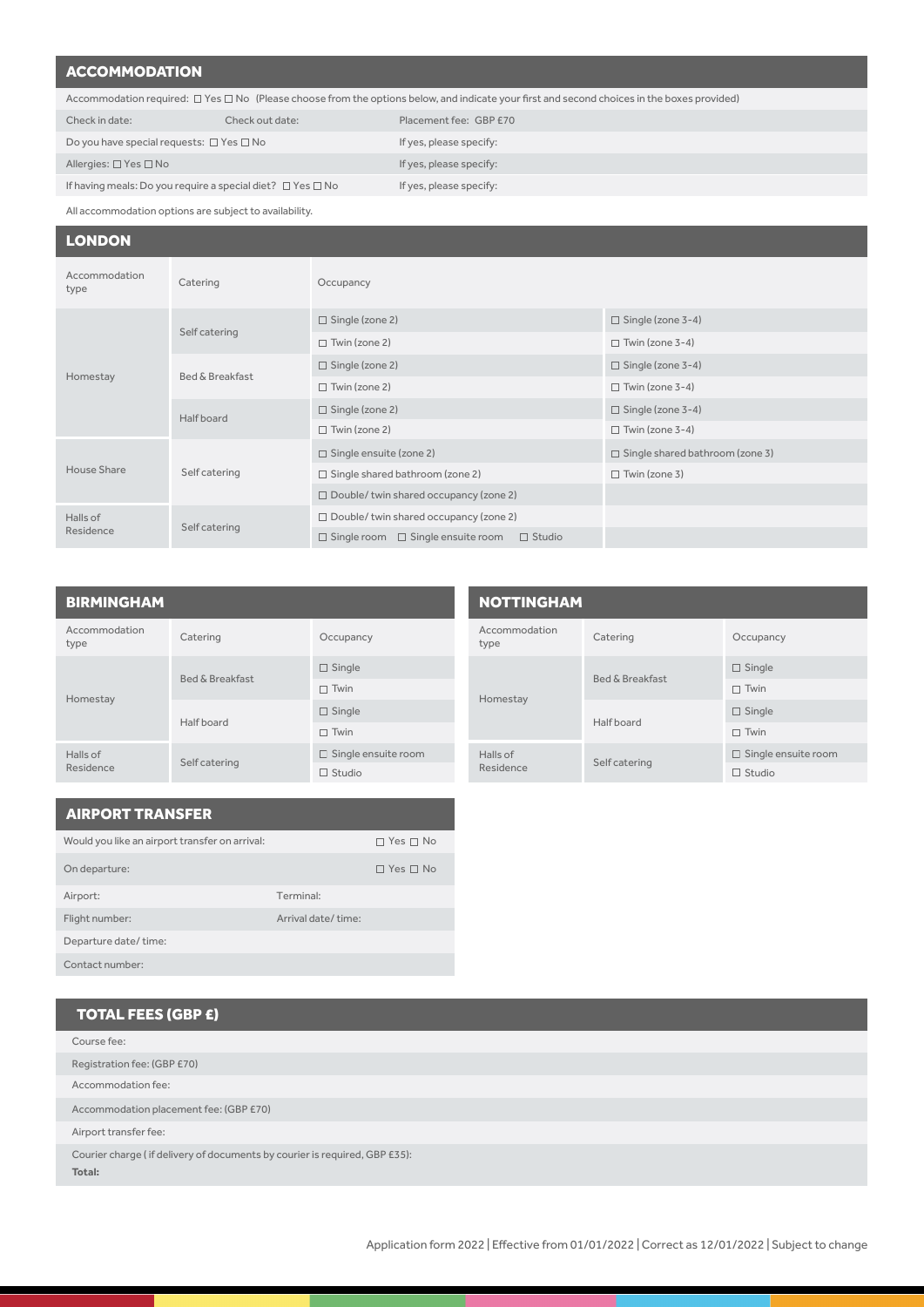# Your Information - Our Fair Processing Notice to You

All information received from you in connection with your application will be processed in accordance with the documented purposes as defined below.

The Accent Language Ltd trading in the name of The Language Gallery ("we" or "us") is a part of the Global University Systems group of companies (the GUS Group). The information you provide on this application form will be processed in accordance with GUS Group's Privacy Notice which can be found on our website. A copy can be requested from our Admissions team.

### **Data Controller**

For the purposes of your application, we are a data controller. We are a limited company registered in England and Wales with company number 06658727. You can contact us at dpo@thelanguagegallery.com. Our data protection officer can be contacted at dpo@thelanguagegallery.com or by writing to the The Language Gallery Data Protection Officer, 30 Holborn, London, ECl N 2LX.

Where we work with partner institutions to deliver a course, we are classed as joint data controllers. Details of our partner institutions are included on the application form should you wish to contact them. You may also locate further detail as to how they collect and process your personal data by viewing their privacy notice which is available on their website.

#### **Purpose of the Processing**

(i) Processing your application:

We will use the details provided by you in this application to consider and process your application. We share your application and the personal data supplied in it with Global University Systems which carries out part of the application process for us. We enter into a contract with them which prohibits them from using your data for any purpose other than to perform the contract with us.

The above processing of your personal data is justified under article 6 ( 1) (b) -necessary for the performance of a contract or in order to take steps at your request prior to entering into a contract.

(ii) Keeping you informed of other relevant courses and programmes that you might be eligible for:

In addition, if you wish, you can tick the boxes below to opt in to receive, from time to time, other materials relating to exciting offers, newsletters, events, scholarships and bursaries which we believe might be of interest to you (including from the wide range of universities in the GUS group).

The above processing of your personal data is justified under article 6 (1) (a) -consent. (Your consent options are detailed at the end of this form).

## **Categories of Personal Data**

(i) Processing your application: We do not need to tell you the categories of personal data we process

for the purposes of processing your application because you have personally provided all the data yourself and so you are aware of this.

(ii) Keeping you informed of other relevant courses and programmes that you might be eligible for:

For the purposes of future marketing information that you may opt into at the end of this form, we will only hold your name, email address and phone number. At any time you can tell us to stop holding this information. You can do this by emailing us at [dpo@ thelanguagegallery.com.](http://dpo@ thelanguagegallery.com. ) 

If you choose not to receive this information from us, you will not find out about other relevant courses or programmes for which you might be eligible. However, your decision to object to marketing materials does not affect your application in any way.

#### **Recipients of your Data**

In the case of some applications, we may need to share your application with some or all of the following:

- The regulator of that particular industry, such as the Solicitors Regulatory Authority or Department for Education
- The relevant awarding body, such as the Association of Chartered Certified Accountants (ACCA) or Pearson
- Student funding organisations, such as the Student Loans Company
- The Partner Institution (joint data controller) who we work with to deliver the course and/or services requested
- Your recruitment agent

For more detailed information please read our Privacy Notice on our website:

## https://www.thelanguagegallery.com/privacy-polic[y](https://www.thelanguagegallery.com/privacy-policy)

The full list of our group companies can be found at this address:

# [www.globaluniversitysystems.com/our-institutions](http://www.globaluniversitysystems.com/our-institutions )

We do not share your personal data with any third party outside of the GUS group of companies for marketing purposes.

#### **Transfers to Countries outside EEA**

We are a global business and it is likely that certain applications, or the data contained in them, may be shared with other GUS group companies which are not located in the EEA. However this transfer would only take place if you consented to receive marketing emails from the GUS group of companies about their courses that you might be eligible for or if your application is for a course offered by that overseas entity.

We ensure that none of the GUS group of companies will use your personal data or the data on your application form for any purpose other than as set out in this note or in our Privacy Notice. We tell them not to share that data with any third party and we also seek to ensure that all GUS group companies meet standards of security and organisational and technical measures which satisfy European standards of data protection.

By signing this form, you give your consent to the sharing of your application information in this way. You have the right to withdraw your consent for this processing at any time. However you should know that this would mean the processing by the overseas entity would stop and you would no longer receive relevant materials about courses and programmes for which you may be eligible.

## **Retention of your Application**

Under certain circumstances, by law you have the right to:

- Request access to your data.
- Request correction of the data that we hold about you.
- Request erasure of your data. You also have the right to ask us to delete or remove your data where you have exercised your right to object to processing (see below).
- Object to our processing of your data. This is an absolute right if we are using your data for direct marketing.
- Request the restriction ( or suspension) of processing of your data.
- Request the transfer of your data to another party.

#### To exercise any of these rights, please contact

dpo@thelanguagegallery. com in writing. No fee is usually required unless your request for access is unfounded or excessive. If we are working with a partner to deliver the course you can also exercise these rights by contacting them directly.

#### **Your Opt In Consents**

If you don't check the relevant box below, we will not send you marketing information about courses or protgrammes for which you may be eligible. We will not share your details outside of the GUS group of companies for marketing purposes.